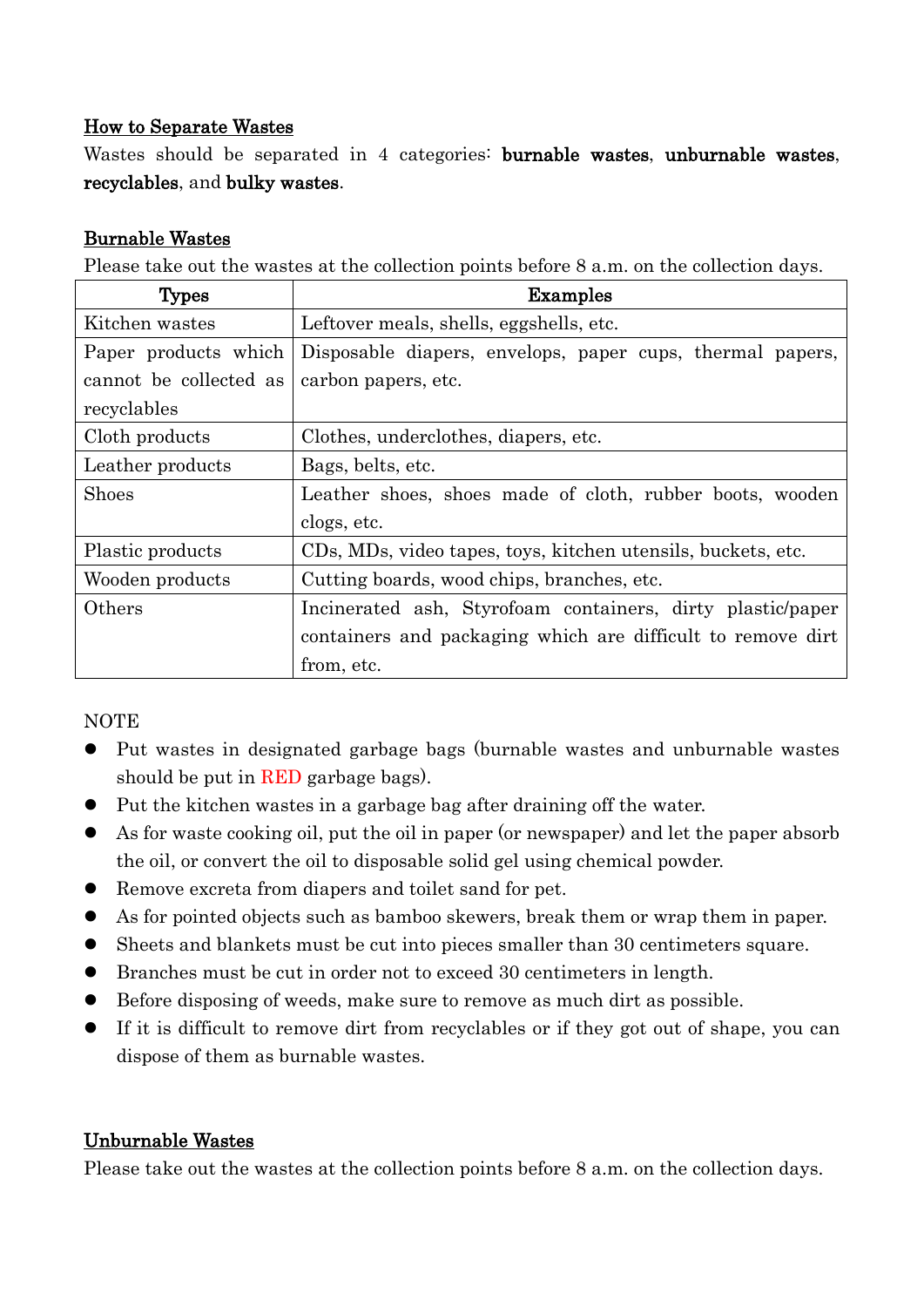| Types                 | <b>Examples</b>                                                 |  |  |  |
|-----------------------|-----------------------------------------------------------------|--|--|--|
| Glass products        | Plate glasses, broken bottles, medicine/cosmetic bottles,       |  |  |  |
|                       | tableware, pans, electric bulbs, broken fluorescent tubes, etc. |  |  |  |
| Metal products        | Tableware, pans, range panels, spray cans, cans for cooking     |  |  |  |
|                       | oil, cans for medicinal products, needles, razors, etc.         |  |  |  |
| Small home electrical | Microwave ovens, vacuum cleaners, rice cookers, hot water       |  |  |  |
| appliances            | dispensers, fan heaters, portable stereos, telephone sets, etc. |  |  |  |
| Others                | Steel products, crockery, disposable body warmers, power        |  |  |  |
|                       | supply cords, umbrellas, helmets, gas cookers, stoves, bicycles |  |  |  |
|                       | for children, etc.                                              |  |  |  |

NOTE:

- Put wastes in designated garbage bags (burnable wastes and unburnable wastes should be put in **RED** garbage bags).
- Wrap dangerous objects such as broken glasses and needles in paper, and indicate that they are dangerous objects on the paper.
- To dispose of spray cans, use up the contents and make a hole.
- As for bicycles for adults, you can take them out at the collection points if you remove the wheels.
- To dispose of kerosene stoves and gas stoves, remove batteries and use up fuel.
- If recyclable objects such as cans and bottles are broken, extremely rusty, dirty, or completely smashed, please dispose of them as unburnable wastes putting them in separate bags and indicating it.

# Recyclables

Please take out the wastes at the collection points before 8 a.m. on the collection days.

| Category           |             | Type                     |                              | <b>Note</b>                   |  |  |
|--------------------|-------------|--------------------------|------------------------------|-------------------------------|--|--|
| <b>PET</b> bottles |             | For drinks or alcohol,   |                              | Please rinse them, dry them,  |  |  |
|                    |             | sauce containers,<br>soy |                              | them<br>and<br>put<br>in      |  |  |
|                    |             | etc.                     |                              | yellow-green net installed at |  |  |
|                    |             |                          | the collection points.       |                               |  |  |
|                    |             |                          | Caps and labels should be    |                               |  |  |
|                    |             |                          | removed and taken out as     |                               |  |  |
|                    |             |                          | containers<br>plastic<br>and |                               |  |  |
|                    |             |                          |                              | <u>packaging</u> .            |  |  |
| Paper              | Newspapers, | Newspapers,              |                              | Bind them crosswise item by   |  |  |
|                    | magazines,  | newspaper leaflets, PR   |                              | item using a paper string.    |  |  |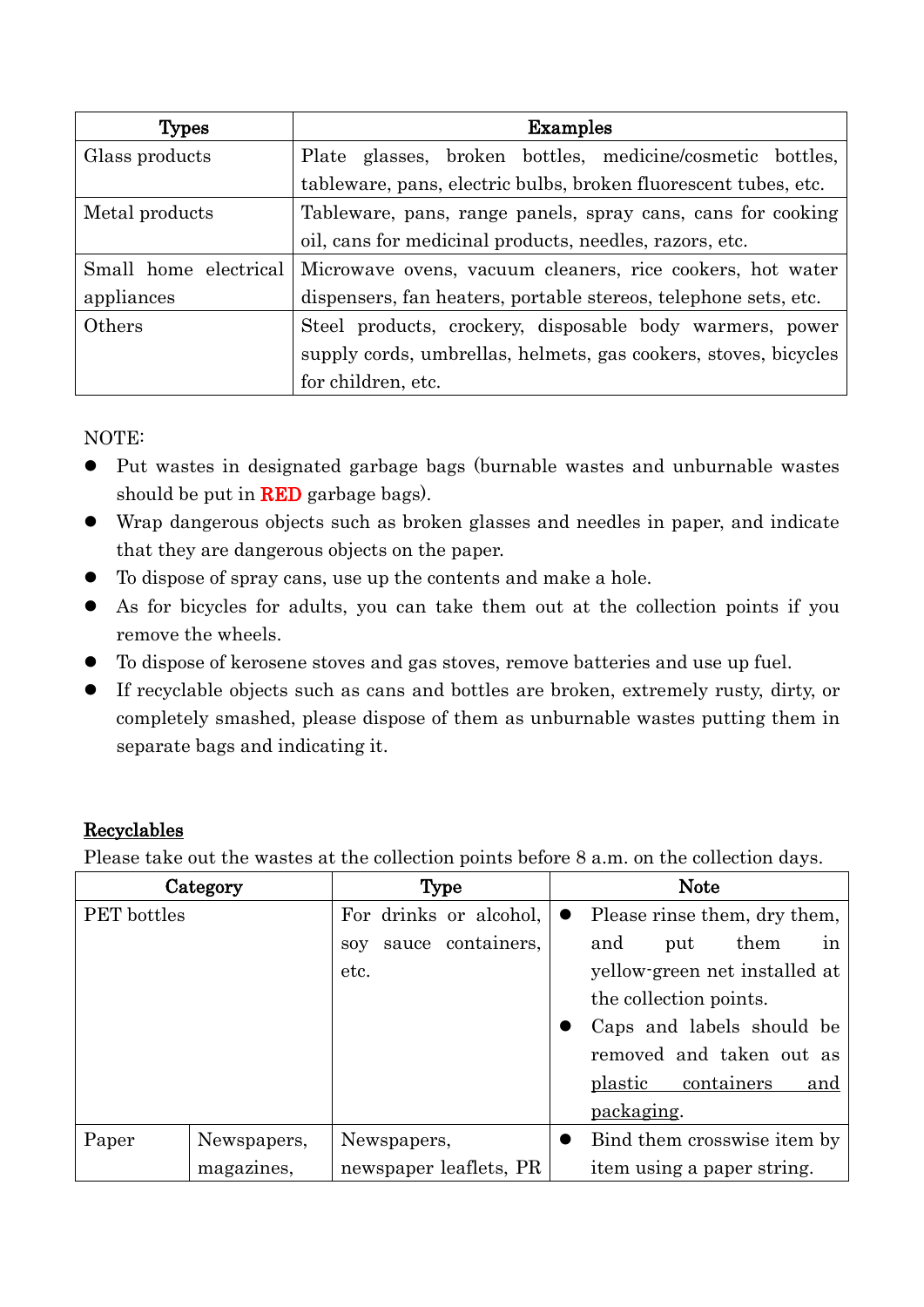|            | cardboards       | brochures, magazines,        | When it is raining, cover<br>$\bullet$   |  |  |
|------------|------------------|------------------------------|------------------------------------------|--|--|
|            |                  | books, etc.                  | them so that they don't get              |  |  |
|            |                  |                              | wet, or take them out on the             |  |  |
|            |                  |                              | next collection day.                     |  |  |
|            |                  |                              | You can bind newspapers                  |  |  |
|            |                  |                              | and leaflets together.                   |  |  |
|            | Cartons          | for<br>drinks<br>Cartons     | Rinse, dry, and cut open.<br>$\bullet$   |  |  |
|            |                  | (such as milk cartons)       | Remove caps.<br>$\bullet$                |  |  |
|            |                  | with white linings           | Bind them crosswise using a<br>●         |  |  |
|            |                  |                              | paper string.                            |  |  |
|            |                  |                              | Cartons with silver lining               |  |  |
|            |                  |                              | (aluminum<br>foil)<br>and                |  |  |
|            |                  |                              | cup-shaped containers for ice            |  |  |
|            |                  |                              | creams and yogurts should                |  |  |
|            |                  |                              | be disposed of as paper                  |  |  |
|            |                  |                              | containers and packaging.                |  |  |
| Cans       | Aluminum         | Cans for drinks, beers,      | Rinse and dry. Steel cans<br>$\bullet$   |  |  |
|            | steel<br>cans,   | food,<br>confectioneries,    | must be put in a transparent             |  |  |
|            | cans             | seaweeds, milk, etc.         | semi-transparent<br>bag.<br><b>or</b>    |  |  |
|            |                  |                              | Aluminum cans must be put                |  |  |
|            |                  |                              | in a blue net installed at the           |  |  |
|            |                  |                              | collection points.                       |  |  |
|            |                  |                              | Remove<br>lids<br>metal<br>and           |  |  |
|            |                  |                              | pull-tabs. They should be                |  |  |
|            |                  |                              | disposed of as unburnable                |  |  |
|            |                  |                              | wastes.                                  |  |  |
|            |                  |                              | Even if the cans are a bit               |  |  |
|            |                  |                              | rusty, they can be taken out             |  |  |
|            |                  |                              | as recyclables.                          |  |  |
| Returnable | Sake bottles of  | <b>Brown</b><br>and<br>green | Rinse, dry, and put them in a            |  |  |
| bottles    | 1.8 liters, beer | bottles                      | transparent / semitransparent            |  |  |
|            | bottles          |                              | bag.                                     |  |  |
|            |                  |                              | All the other types and colors of        |  |  |
|            |                  |                              | bottles are one-way bottles.             |  |  |
| One-way    | Transparent,     | Other types of sake          | One way bottles can be used<br>$\bullet$ |  |  |
| bottles    | bottles, brown   | bottles<br>of 1.8 liters,    | only once. After being used,             |  |  |
|            | bottles,<br>and  | bottles<br>whiskey,<br>for   | they will be made into new               |  |  |
|            | bottles<br>οf    | shochu, drinks, coffee,      | bottles, roadbed materials,              |  |  |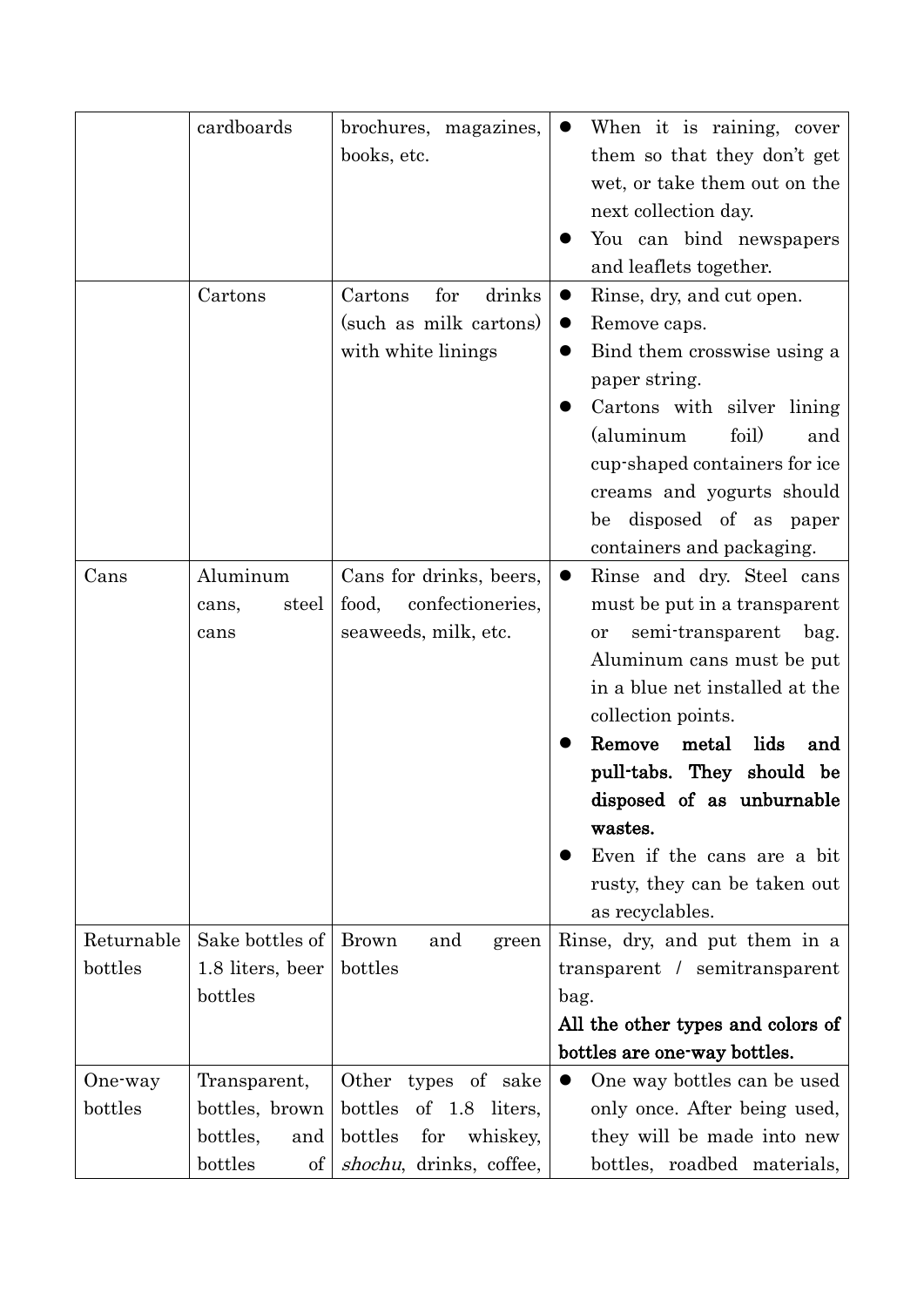|            | other colors      | etc.                         | etc.                                         |
|------------|-------------------|------------------------------|----------------------------------------------|
|            |                   |                              | Separate them in 3 groups                    |
|            |                   |                              | according<br>colors:<br>to                   |
|            |                   |                              | brown<br>transparent,<br>and                 |
|            |                   |                              | other colors. Put them in                    |
|            |                   |                              | transparent<br><sub>or</sub>                 |
|            |                   |                              | semi-transparent bags.                       |
| Harmful    | Batteries,        | Cylindrical batteries        | Batteries not indicated on<br>$\bullet$      |
| wastes     | fluorescent       | (size D, C, AA, AAA)         | the left should be put into                  |
|            | tubes,            | and N, rechargeable          | collection boxes installed in                |
|            | mercury           | batteries),<br>9V            | electrical appliance stores.                 |
|            | thermometers,     | batteries,<br>coin           | fluorescent<br>Wrap<br>tubes                 |
|            | mercury           | batteries,<br>fluorescent    | using the original wrapping                  |
|            | manometers        | (unbroken)<br>tubes,         | box, etc., so that they don't                |
|            |                   | mercury thermometers         | break.                                       |
|            |                   | and manometers               | Put them in a transparent or                 |
|            |                   |                              | semitransparent bag.                         |
| Plastic    | Containers        | Plastic<br>bottles,<br>bags, | Rinse, remove dirt and dry<br>$\bullet$      |
| containers | and packaging     | lids,<br>trays,<br>cups,     | them. If it is difficult to                  |
| and        | which<br>on       | packaging, nets, wrap,       | remove dirt, you can dispose                 |
| packaging  | there<br>is<br>an | etc.                         | of them as burnable wastes.                  |
|            | identification    |                              | Put them in a designated                     |
|            | mark<br>for       |                              | (BLUE)<br>bag<br>garbage<br>for              |
|            | plastic.          |                              | plastic<br>containers<br>and                 |
|            |                   |                              | packaging.                                   |
| Paper      | Containers        | Paper bags, wrapping         | Remove dirt. If it is difficult<br>$\bullet$ |
| containers | and packaging     | papers, boxes, cups,         | to remove dirt, you can                      |
| and        | which<br>on       | packaging, trays, etc.       | dispose of them as burnable                  |
| packaging  | there<br>is<br>an |                              | wastes.                                      |
|            | identification    |                              | Put them in a designated                     |
|            | mark<br>for       |                              | garbage bag (BROWN) for                      |
|            | paper.            |                              | containers<br>paper<br>and                   |
|            |                   |                              | packaging.                                   |
| White      | Plastic square    |                              | Remove dirt. If it is difficult<br>$\bullet$ |
| trays      | (white)<br>trays  |                              | to remove dirt, you can                      |
|            | on both sides)    |                              | dispose of them as burnable                  |
|            |                   |                              | wastes.                                      |
|            |                   |                              | Broken<br>should<br>trays<br>be              |